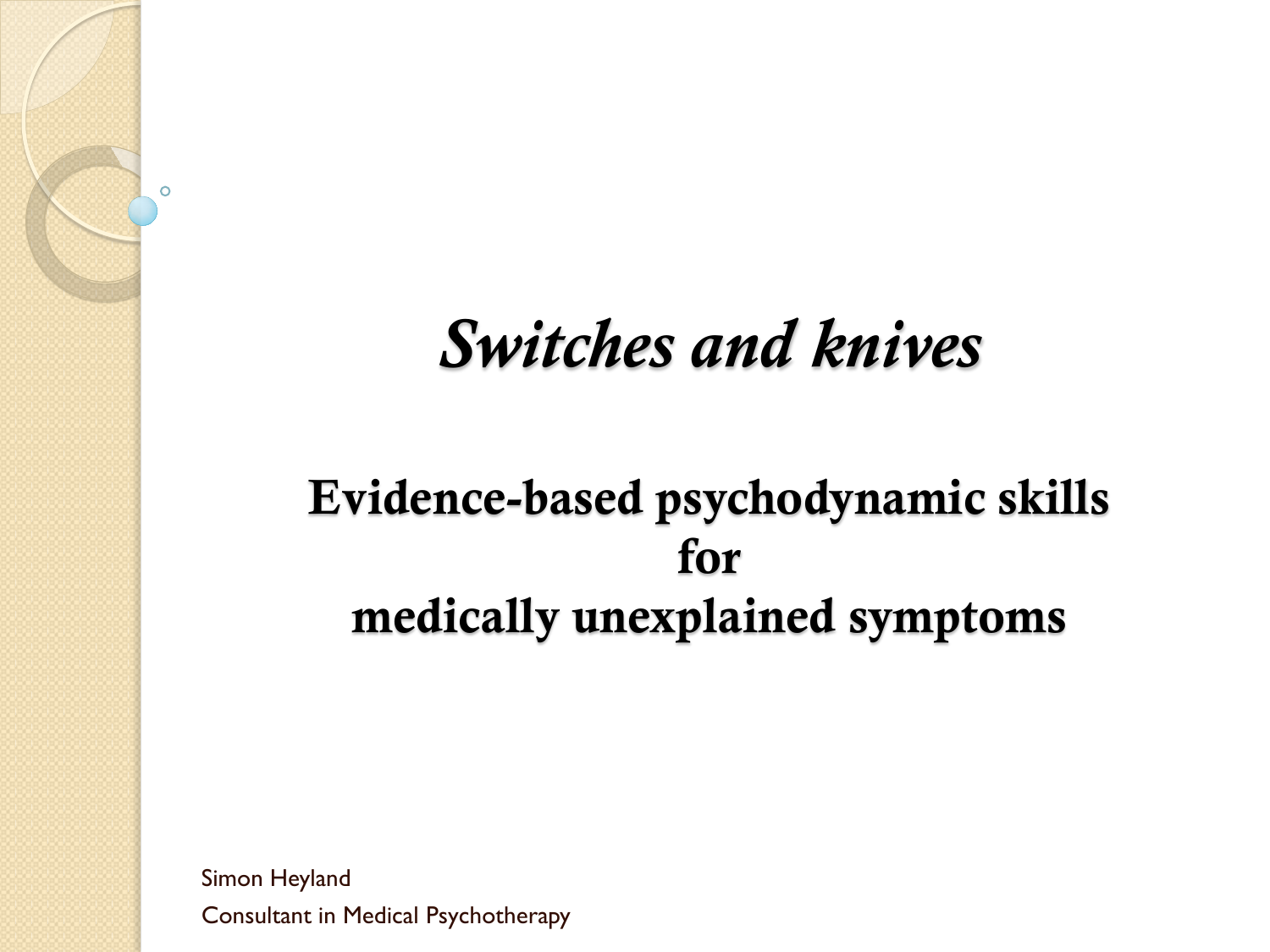# Outline

- What are medically unexplained symptoms?
- Why should psychiatric staff care about them?
- Psychodynamic concepts
- Psychodynamic skills for MUS
- Discussion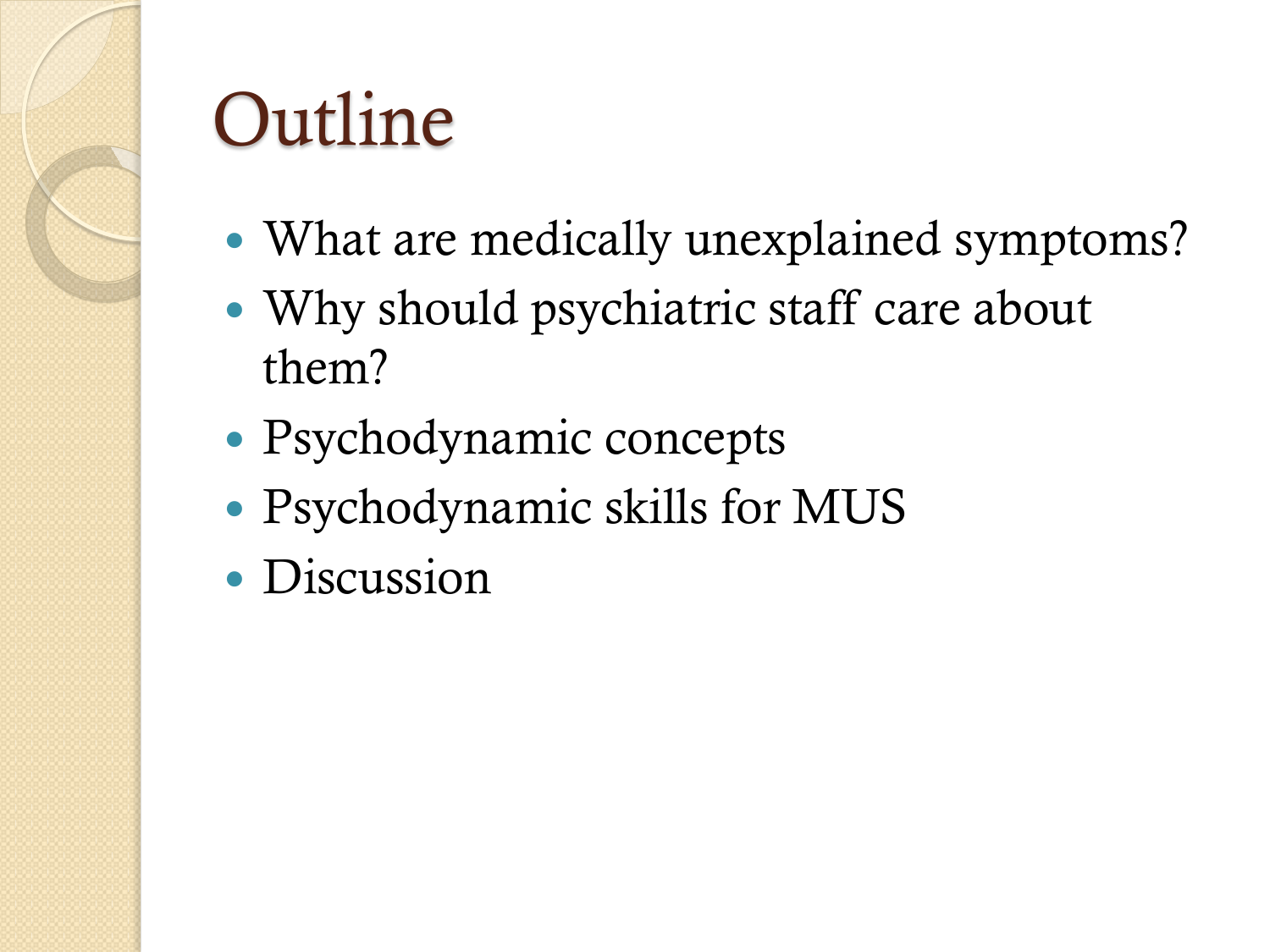### What are medically unexplained symptoms?

- '*Persistent bodily complaints for which adequate examination does not reveal sufficient explanatory structural or other specified pathology'* (Chitnis et al 2011, FMHPC)
- What do we call them?
	- Psychiatric labels
		- Psychosomatic/Functional/Hysteria/Conversion/Somatoform

### ◦ Medical labels

- Irritable bowel syndrome (IBS), functional dyspepsia
- Type 1'brittle' asthma
- Functional neurological disorders eg non-epileptic attack disorder (NEAD)
- Non-cardiac chest pain, Chronic pelvic pain, TMJ joint pain, Fibromyalgia
- Chronic fatigue syndrome, ME, Gulf War syndrome
- Multiple chemical sensitivity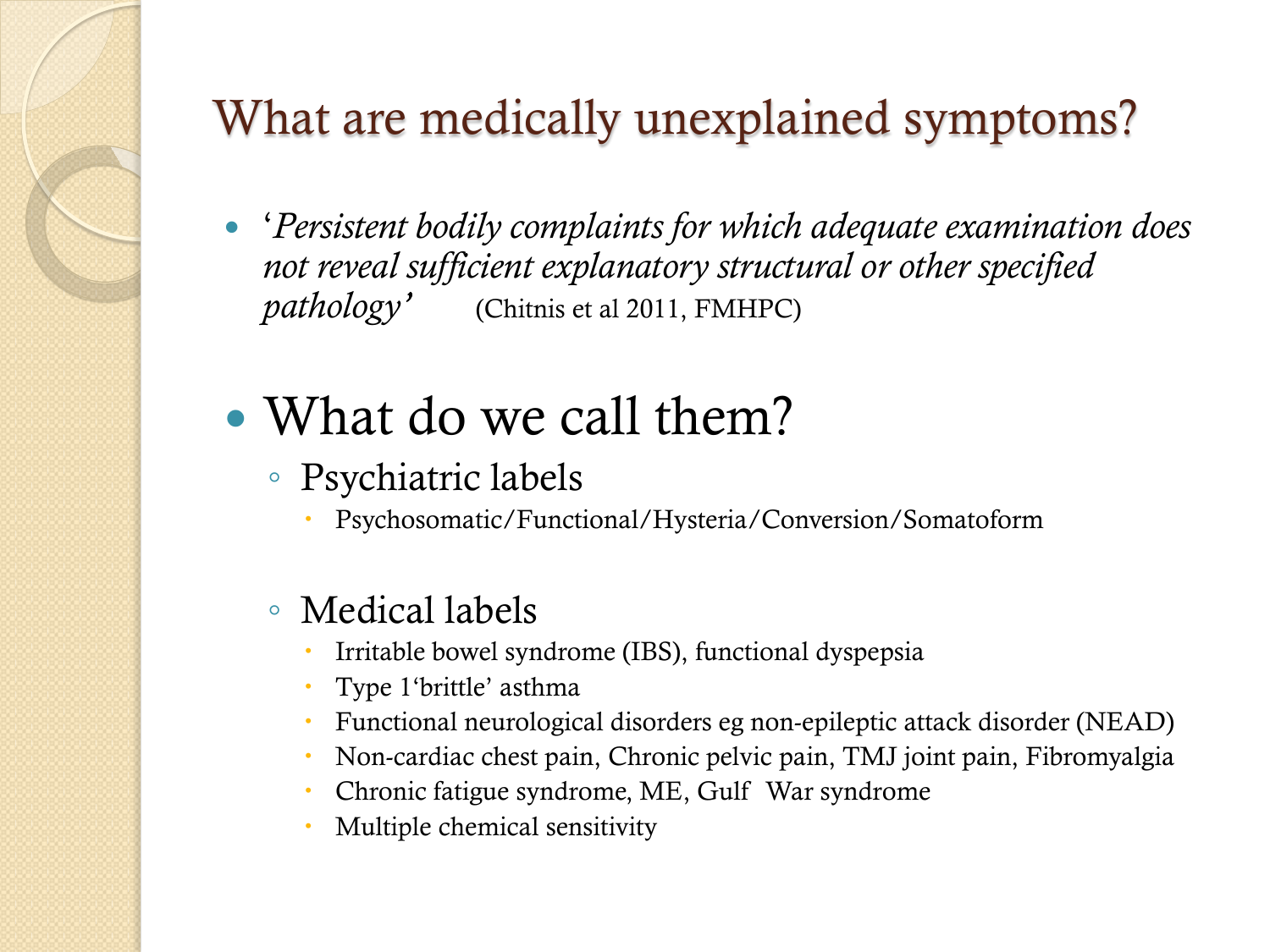## Where are the patients with medically unexplained symptoms?

### Primary care

•  $\sim$  20% of new consultations (Bridges & Goldberg 1985, Knapp et al 2011)

### Secondary acute (physical) care

- $~50\%$  of new referrals (Nimnuan et al 2001)
- 20-25% of all frequent attenders at medical clinics have MUS as main reason for persistent health utilization (Fink 1992, Reid et al 2001)
- Frequent attenders with MUS get investigated more than other frequent attenders (Reid et al 2002)

### Healthcare costs

Annual NHS costs in UK  $\sim \text{\pounds}2.89$ bn in 2008/9 = 11% of total NHS expenditure on working age adults (Knapp et al 2011)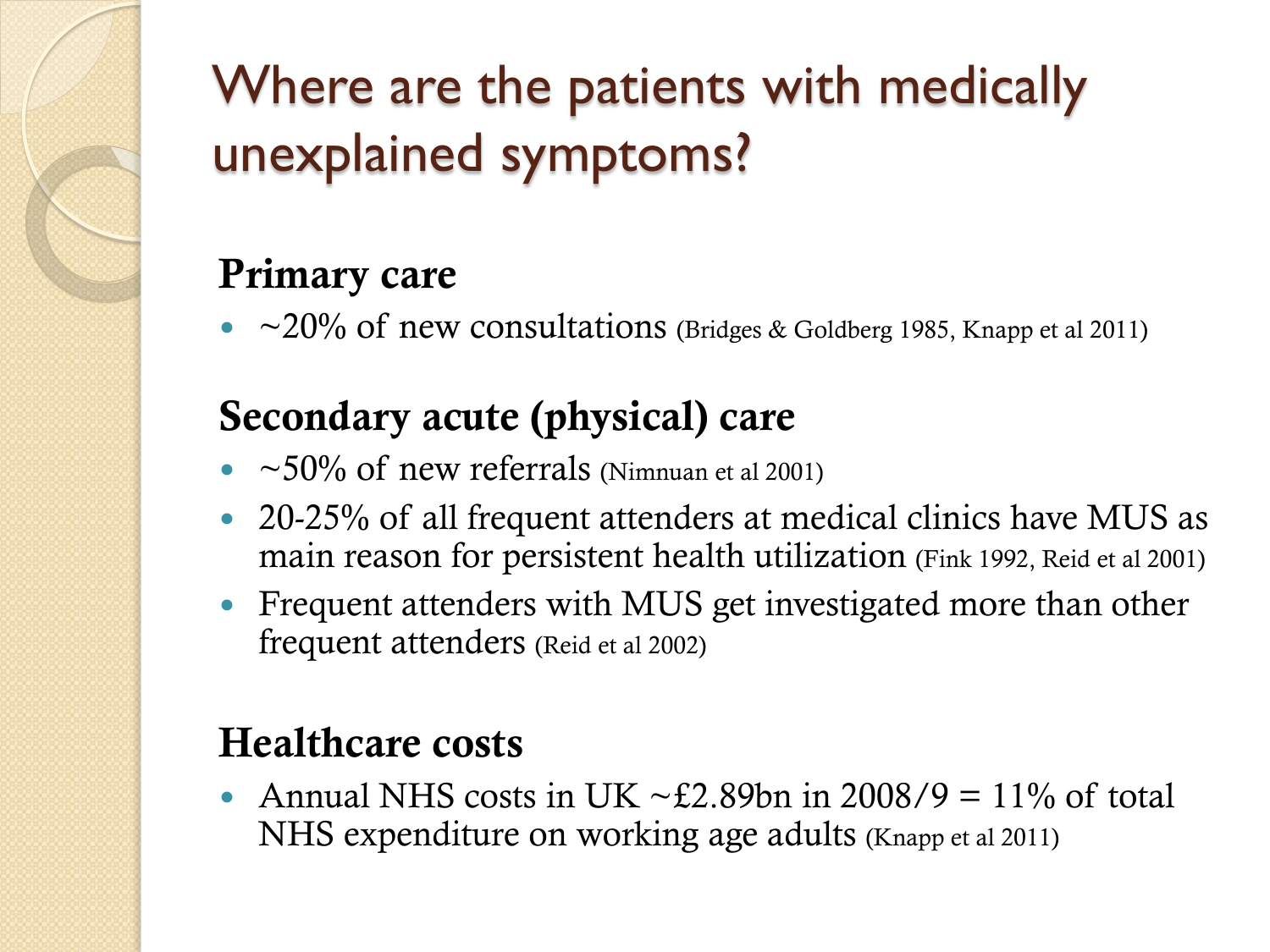### What about in mental healthcare?

- Can occur in the absence of psychiatric disorder, but...
- Number of bodily complaints is related in a linear way to the degree of psychological distress
- Psychological distress is a powerful predictor of poor quality of life and outcome in MUS
- $\sim$  ~25% of patients with severe somatisation have a co-morbid anti-social, borderline, histrionic or dependent PD (Bornfield & Gold 2008)
- ??higher prevalence in psychiatric settings
- ??common aetiological origins of PD and somatisation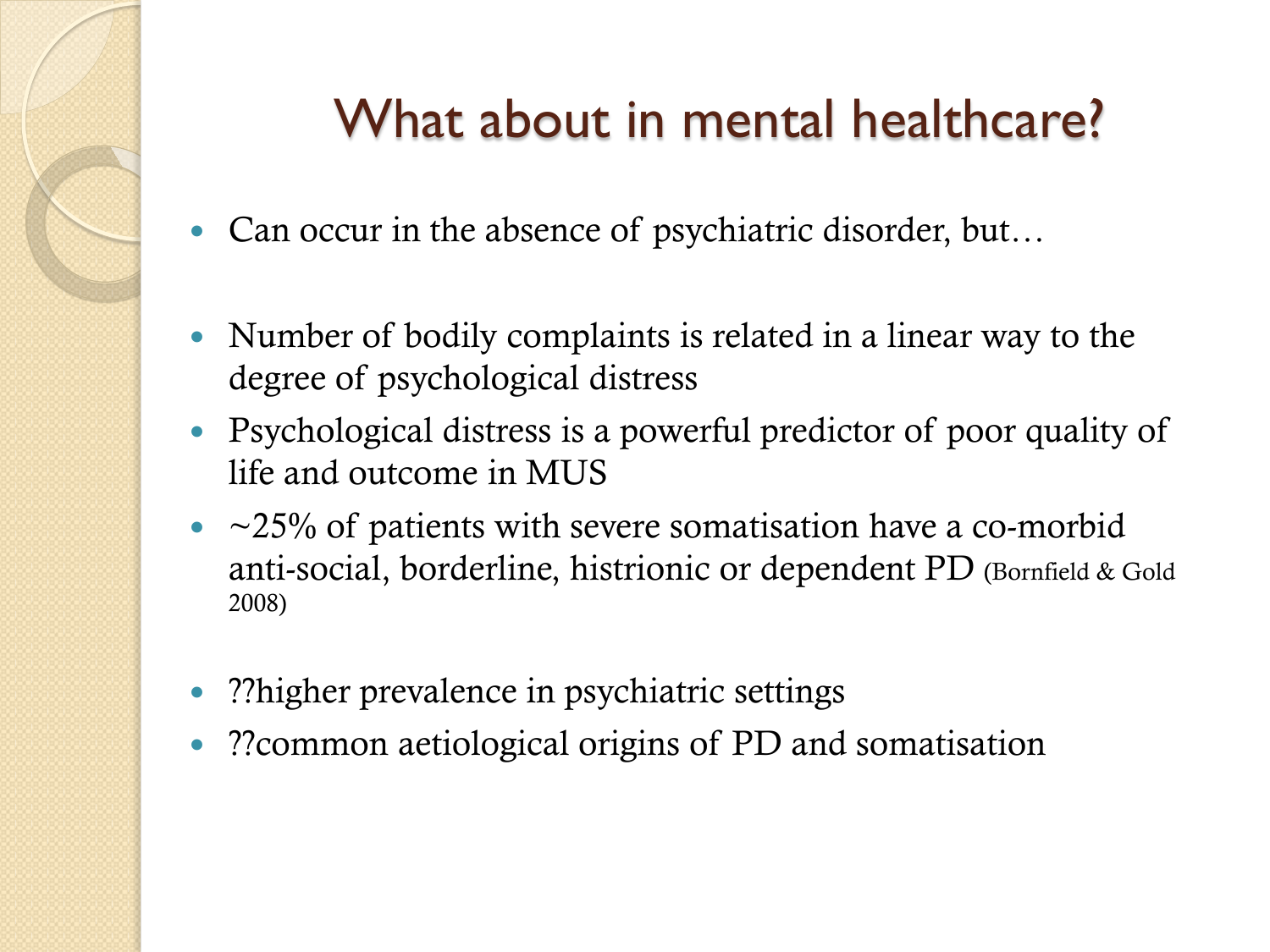## Evidence base – what happens in medical consultations for MUS?

Patients signal their concerns and need for explanation of MUS Patients describe social and emotional difficulties



Doctors do not engage with these cues

Doctors do not empathise

Patients elaborate/extend physical symptoms

Doctors suggest physical investigations



#### DOCTOR AND PATIENT BOTH DISSATISFIED

Salmon et al (2004) Br J Gen Prac Ring et al (2005) Soc Sci Med Salmon et al (2007) Psychosom Med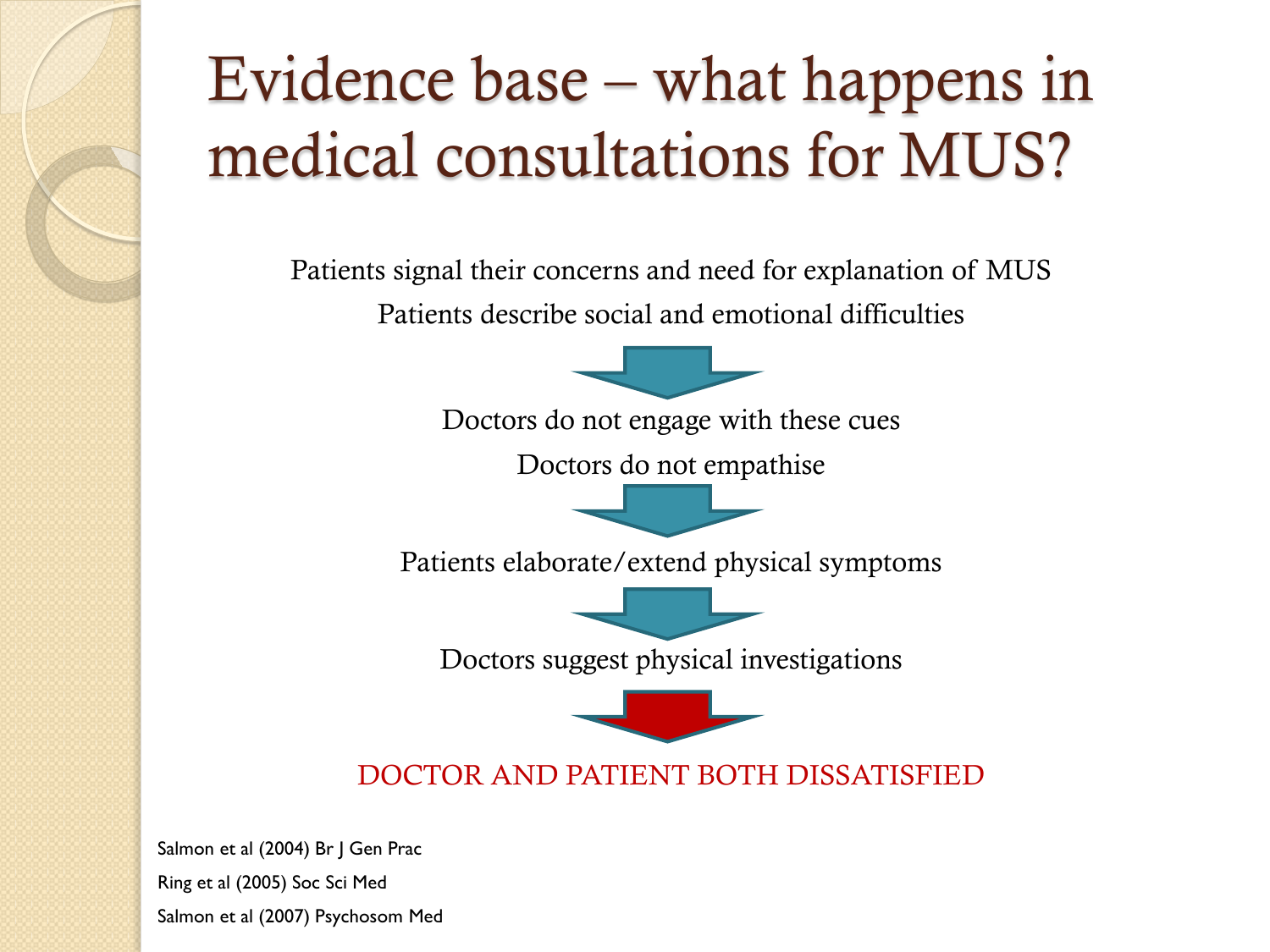Lack of empathy for mental distress Ignoring concerns, psychosocial cues and need for explanation



Patient dissatisfaction Staff dissatisfaction Longer consultations More physical investigations Absence of appropriate treatment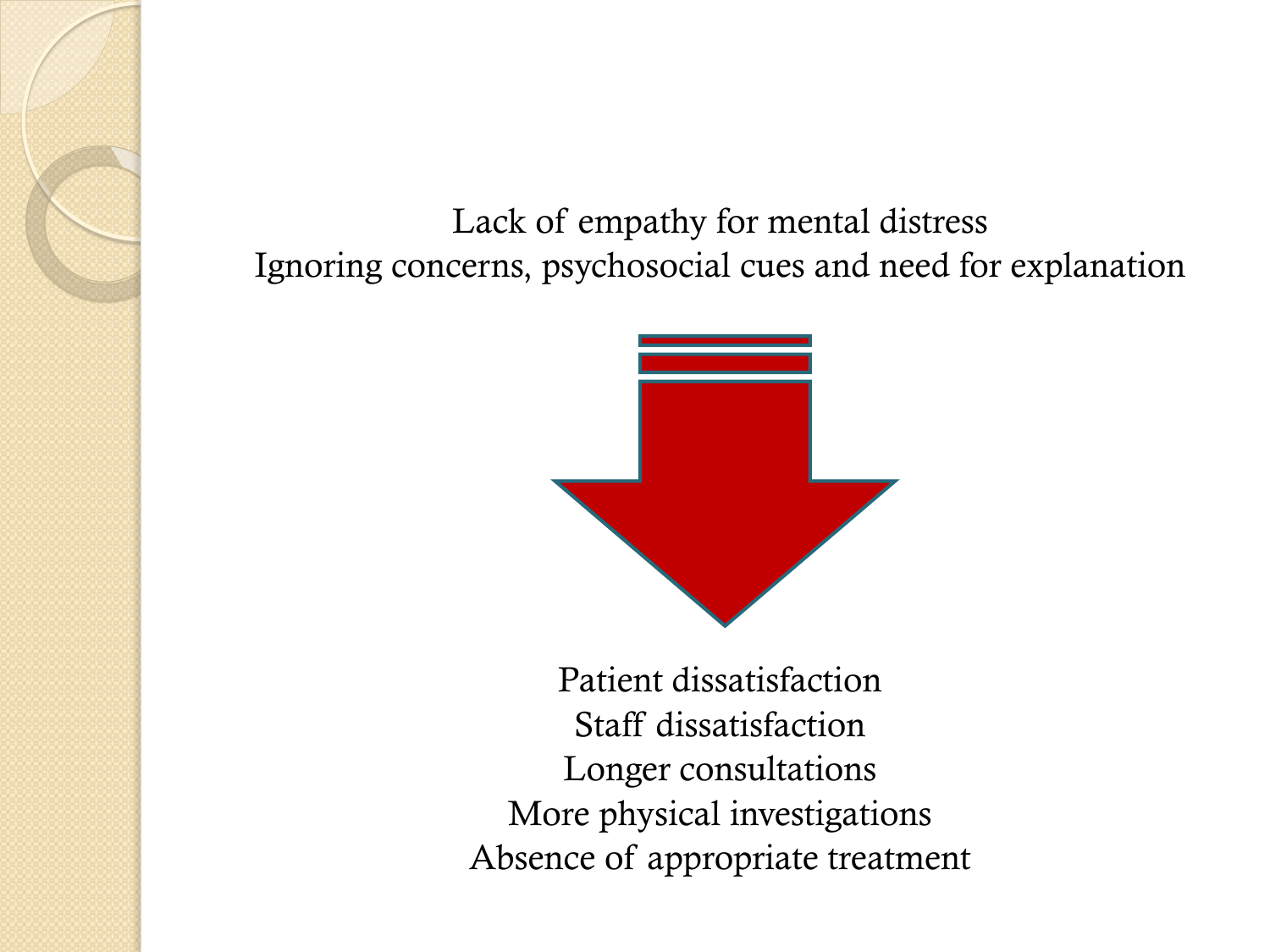## What is the mental health equivalent?

Lack of empathy for physical distress Ignoring physical concerns and physical cues



Patient dissatisfaction? Staff dissatisfaction (quietly)? Incomplete assessments Ineffective treatments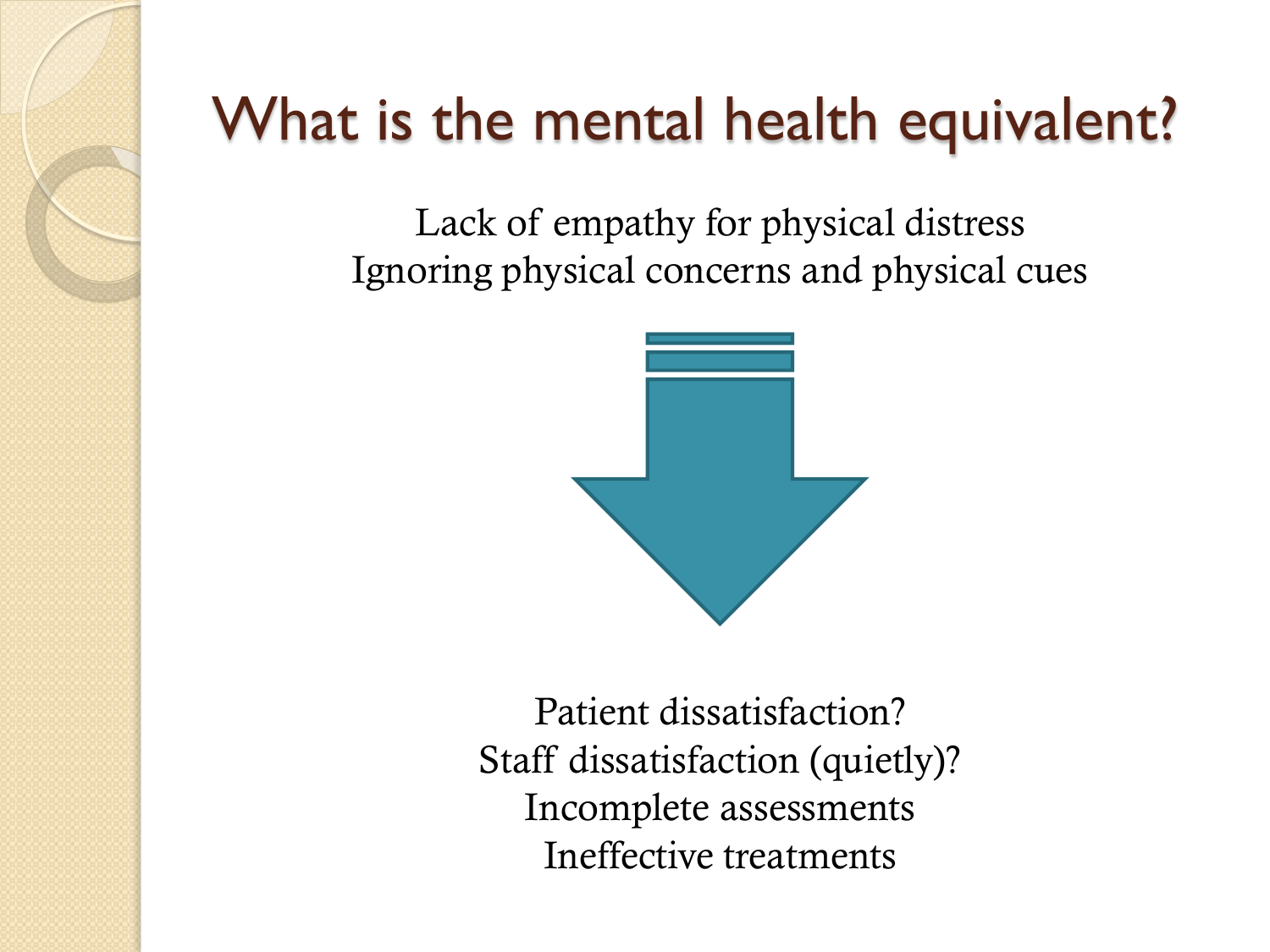## **Why is it like that? Blame Cartesian dualism…**

#### BODY

• Acute care services are for organic physical disease. Staff are 'organicisers'

#### MIND

• Mental health staff are 'psychologisers'

### BODY-MIND

• Patients are somatisers (because we all are)

Talking different languages!

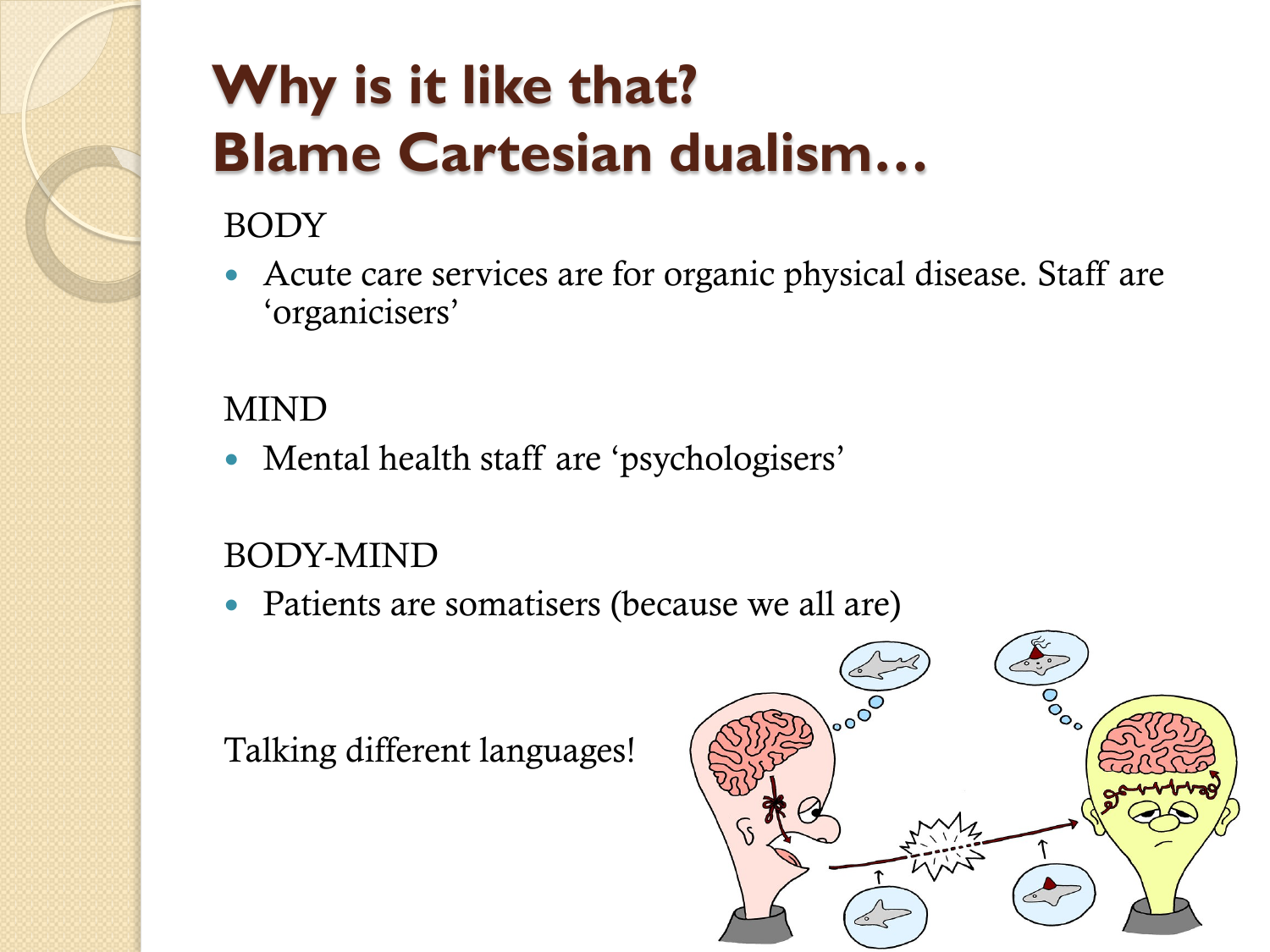## **The emotional world is psychosomatic…**

- … we all somatise! We emote with our bodies
	- First day at school
	- Exam nerves
	- Panic attack
	- Depression

#### • We also use many bodily metaphors for feelings

- She's a pain in the neck, she does my head in
- I had to just sit there and swallow it, but it turned my stomach
- I've got bad butterflies
- I felt crushed when he said that... I was really gutted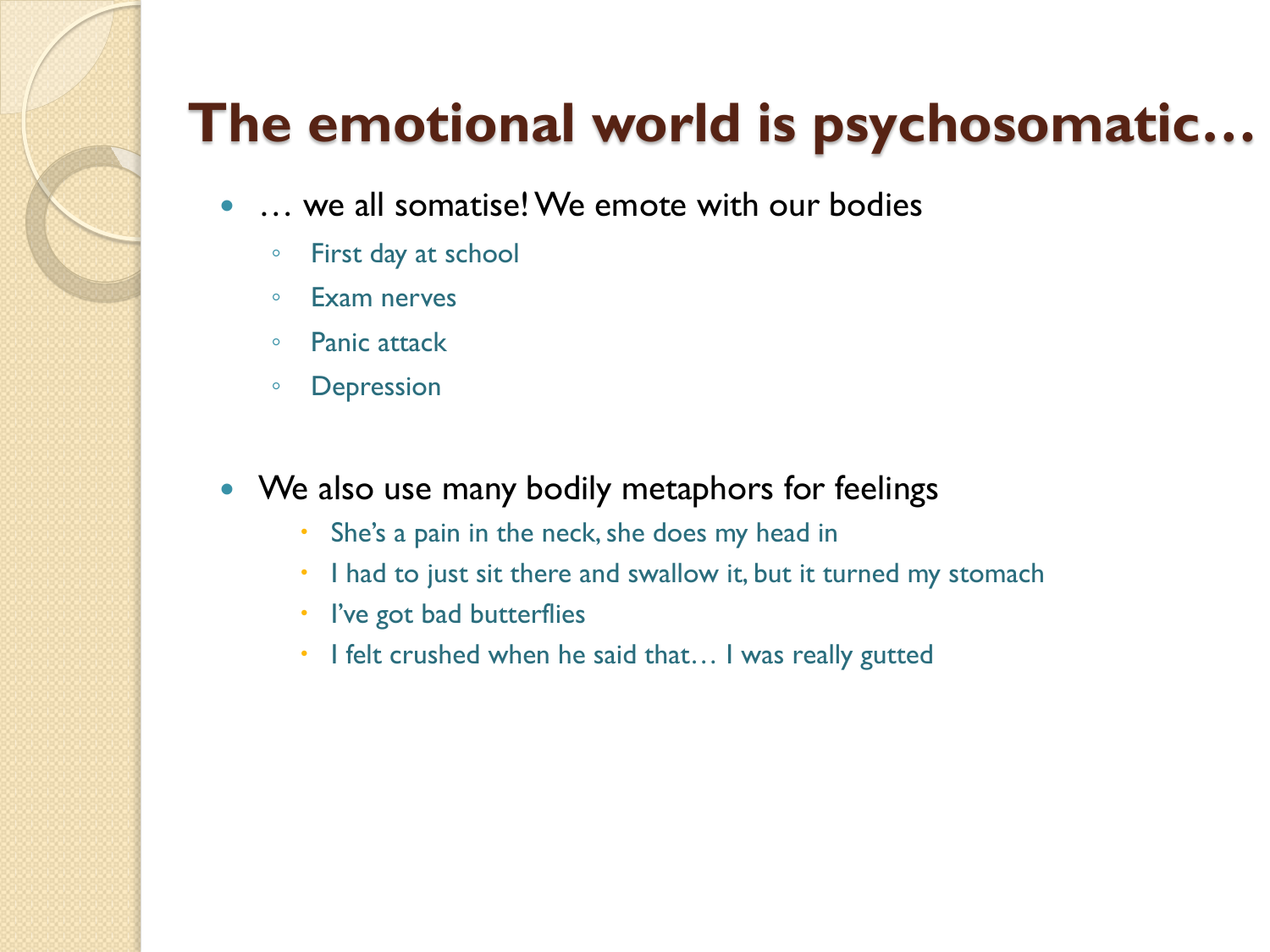## **A psychodynamic theory of MUS**

What enables us to know what causes physical sensations?

> Integration of mental and physical functions…

- $=$  knowing who  $1$  am...
- = MY SENSE OF 'SELF'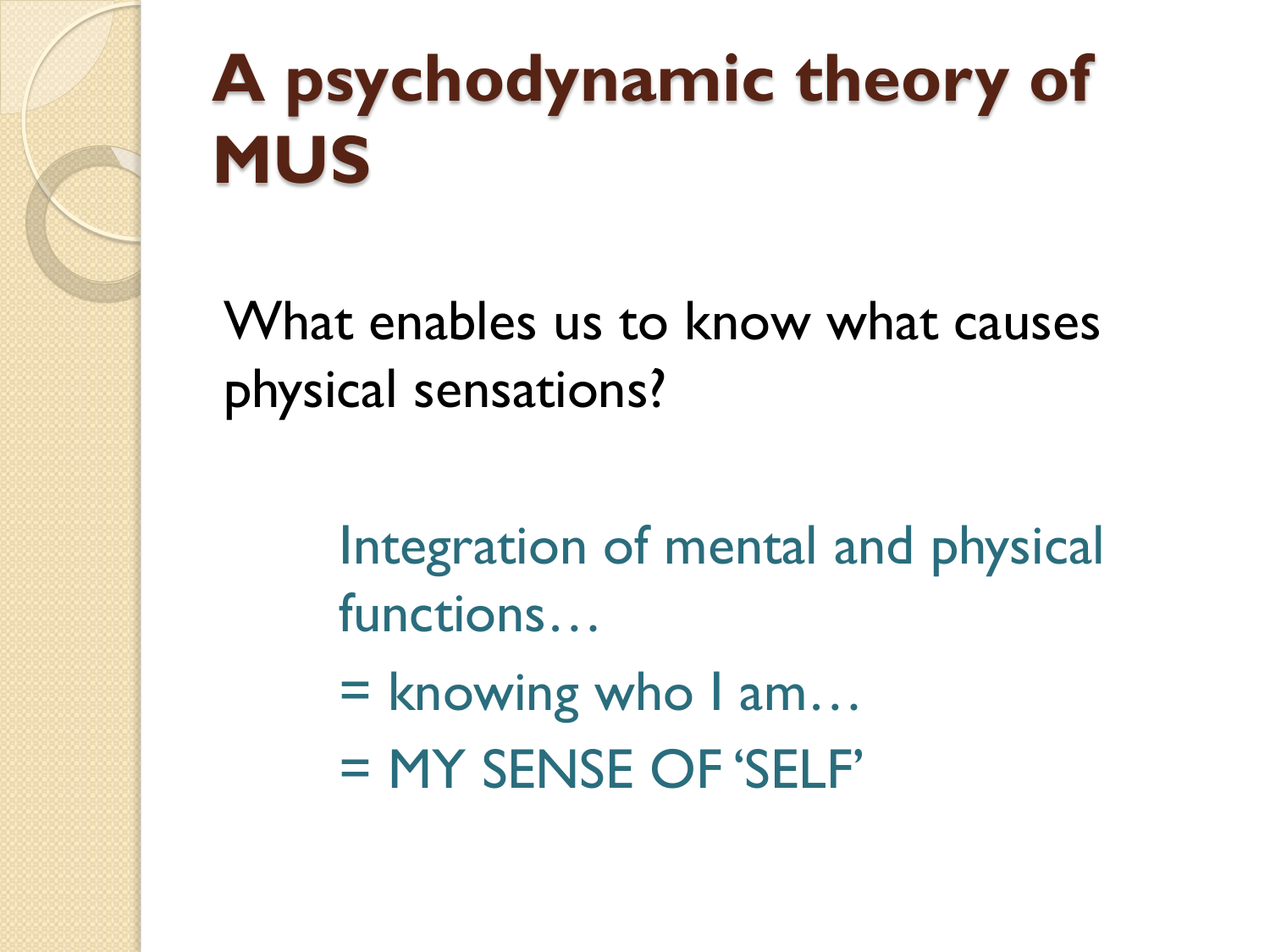## **A psychodynamic theory of MUS**

The self is both a mental and physical entity *eg our emotional world is a highly physical one*

The self develops through interpersonal relationships

*We need other people in order to develop a healthy sense of self*

Integration of physical and mental experience is a developmental achievement, dependent on adequate care

*eg the ability to experience tummy pain (i)as a sign of distress, which (ii)can be coped with depends on relational experiences*

Dissociation of physical and mental experience is a developmental failure, caused by misattunement with caregivers in early childhood or as a result of trauma…

… so developmental failure can result in relating to the physical self as if it is a 'thing' rather than 'me'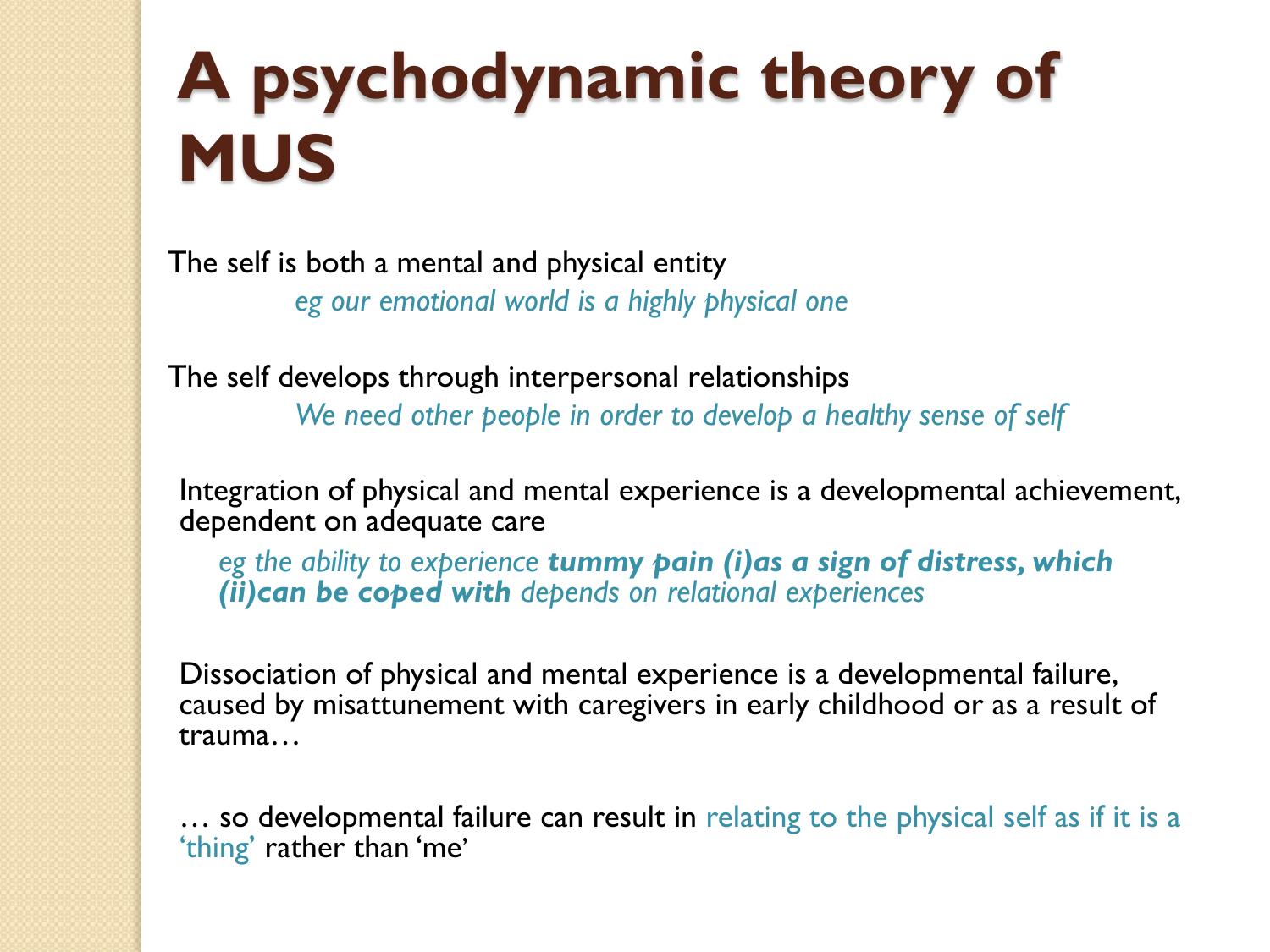## **A psychodynamic approach to MUS**

Assume that the patient's somatic symptoms are

- (a) real and distressing felt experiences, and
- (b) metaphorical body statements about feeling states

*The patient's words describe symptoms which are simultaneously physical and psychological*

 Assume that from a focus on physical problems can develop a conversation which includes emotional & relational issues

*We have to tune ourselves to the patient's wavelength first, by using their language = LISTENING TO THE STORY OF THE SYMPTOMS*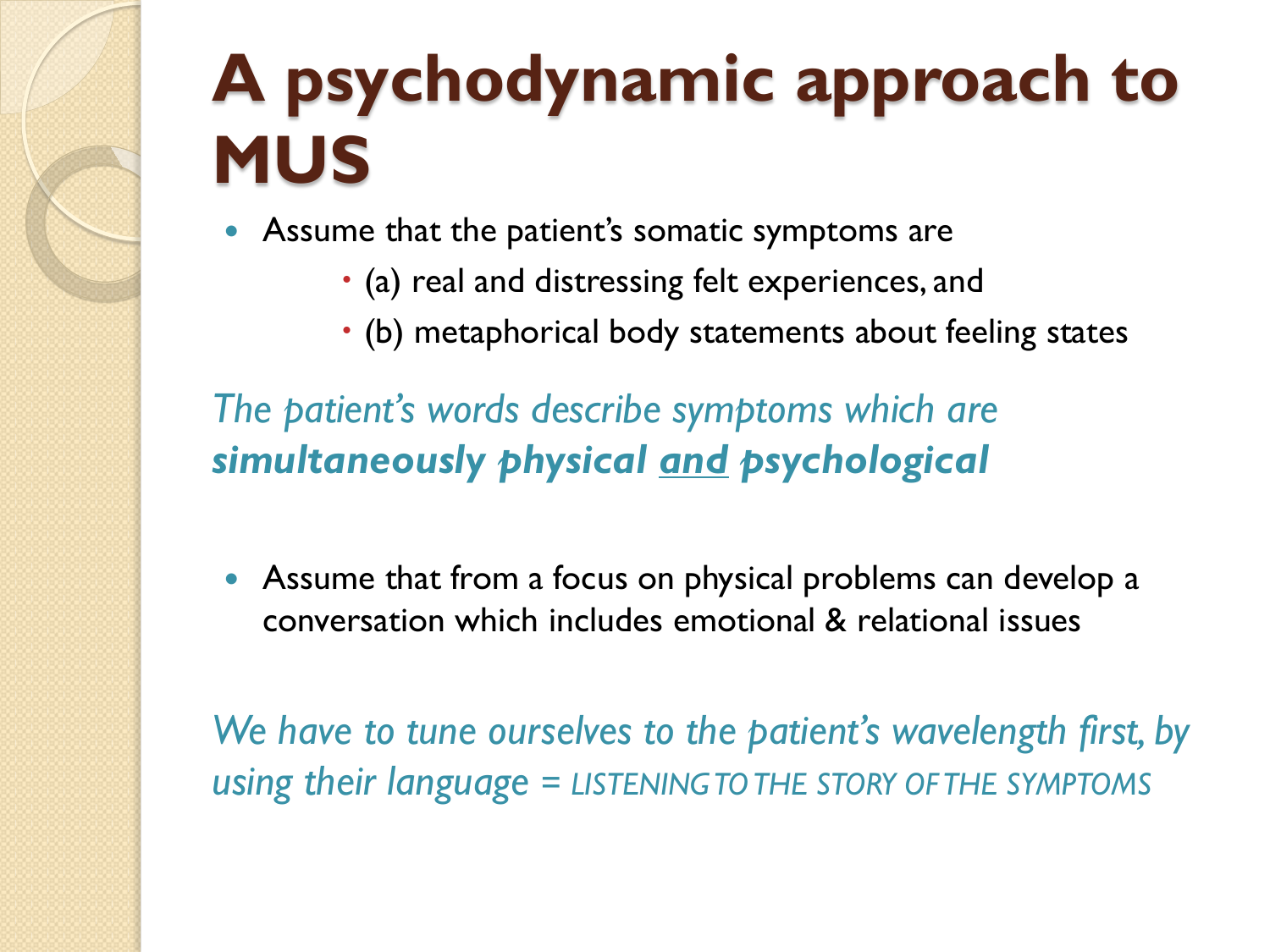# **Phase 1 - engagement**

#### (i)Address ambivalence

**Introduction Who you are** 

- Indication of referral process Why you have come to see them
- Exploratory statement re: patient's view of being referred *"Maybe this is a bit strange for you…….having a mental health worker come to see you"*
- Elicit all of the patient's concerns about referral
- Emphasise the reality of the physical symptoms *(can use biopsychosocial model)*
- Show intention to listen to their story
- Make it clear that they have a choice whether to have assessment/treatment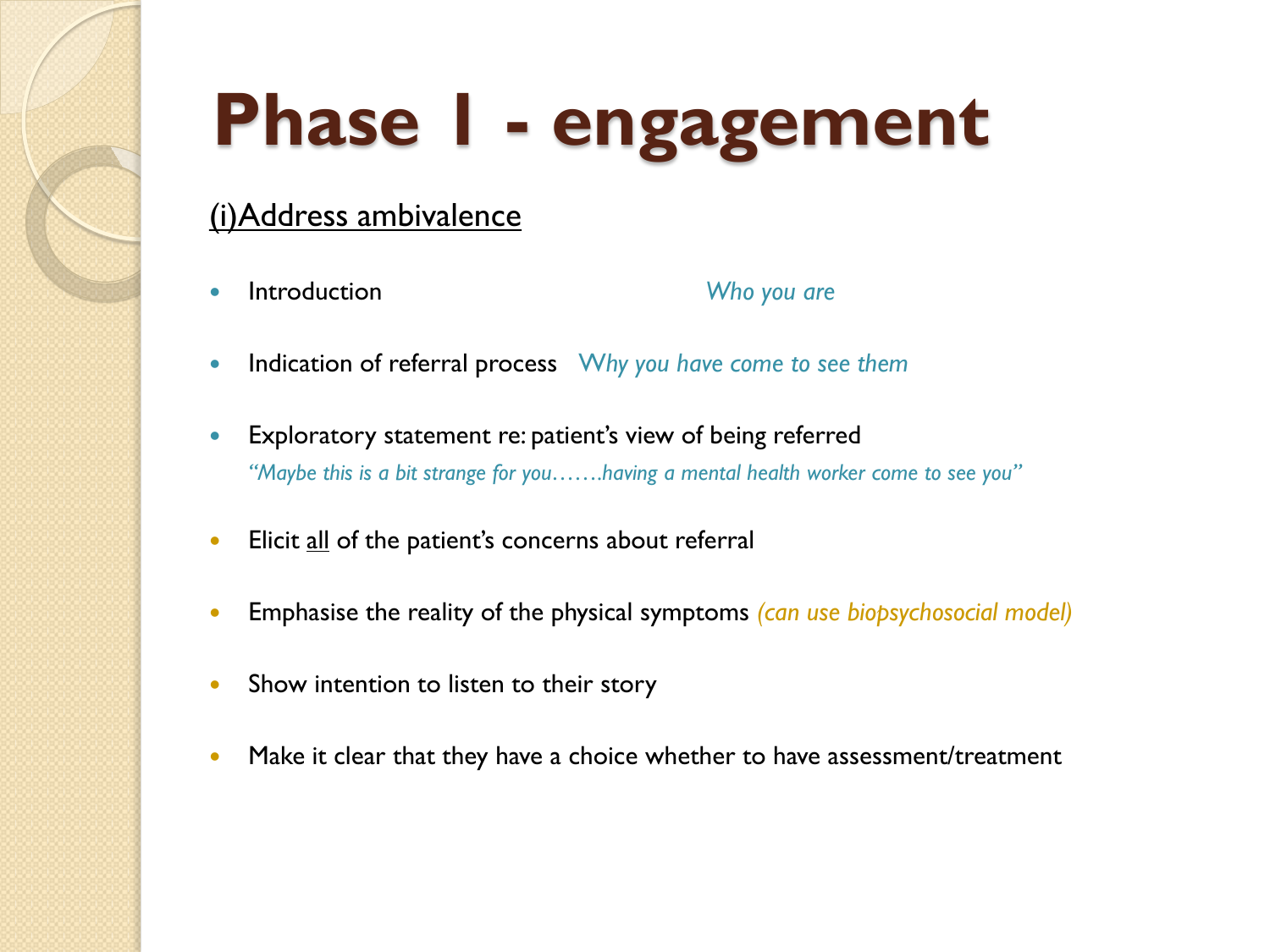# **Phase 1 - engagement**

#### (ii) Listen to the story of the symptoms

- **•** Attitude of expectation and interest *"I'd like to know more about your pain here"* [pointing to your own stomach]
- Be tentative "*I wonder…. Maybe it's a bit like… sort of as if…"*
- Note use of language, try to extend metaphors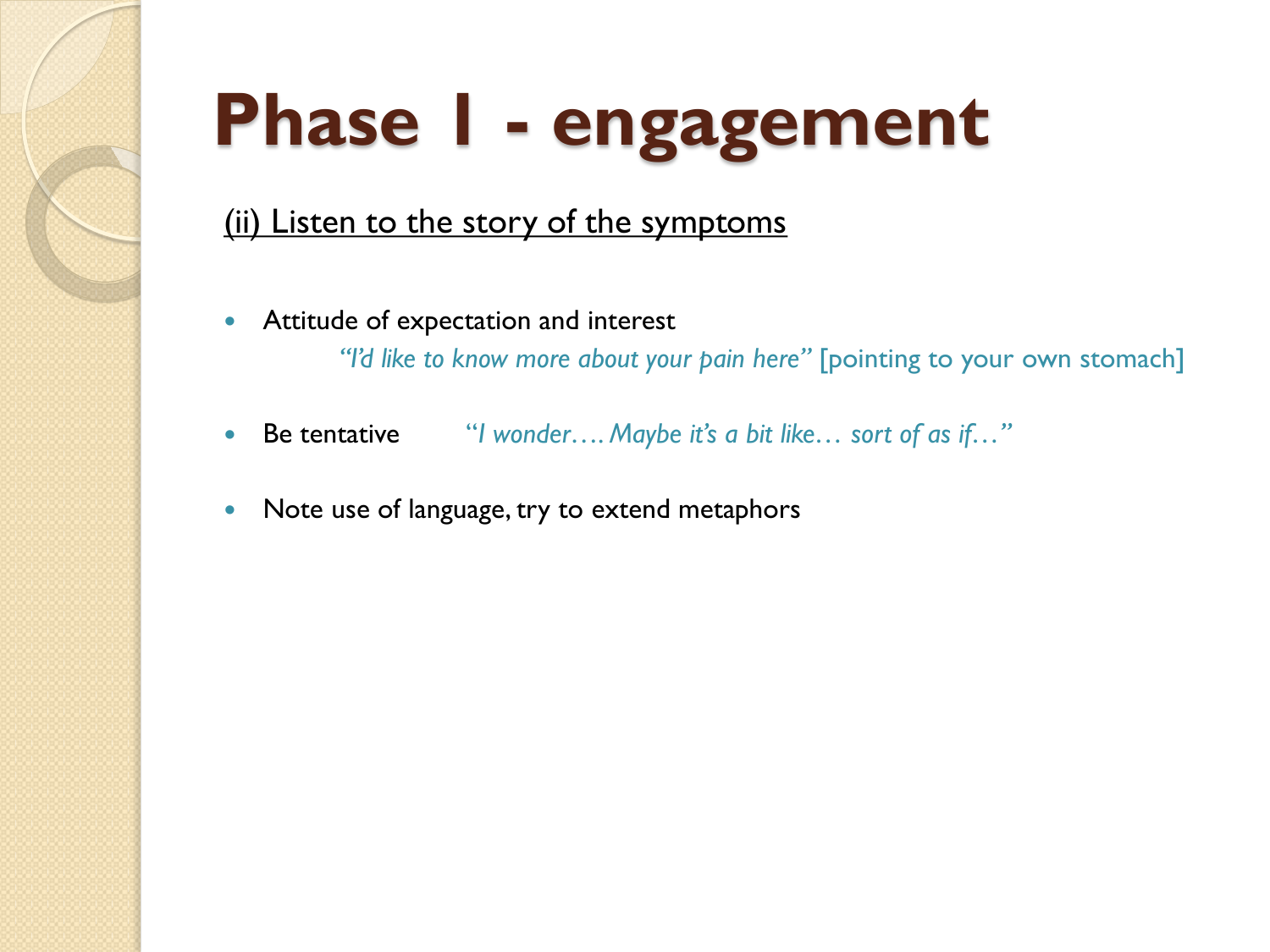# **Phase 1 - engagement**

#### (ii) Listen to the story of the symptoms

- Attitude of expectation and interest *"I'd like to know more about your pain here"* [pointing to your own stomach]
- Be tentative I wonder…. Maybe it's a bit like… sort of as if…
- Note use of language, try to extend metaphors
- Note non-verbal cues, including gestures
- Stay with 'here-and-now" when it arises *Physical or psychological distress*
- Note links between symptoms and relational issues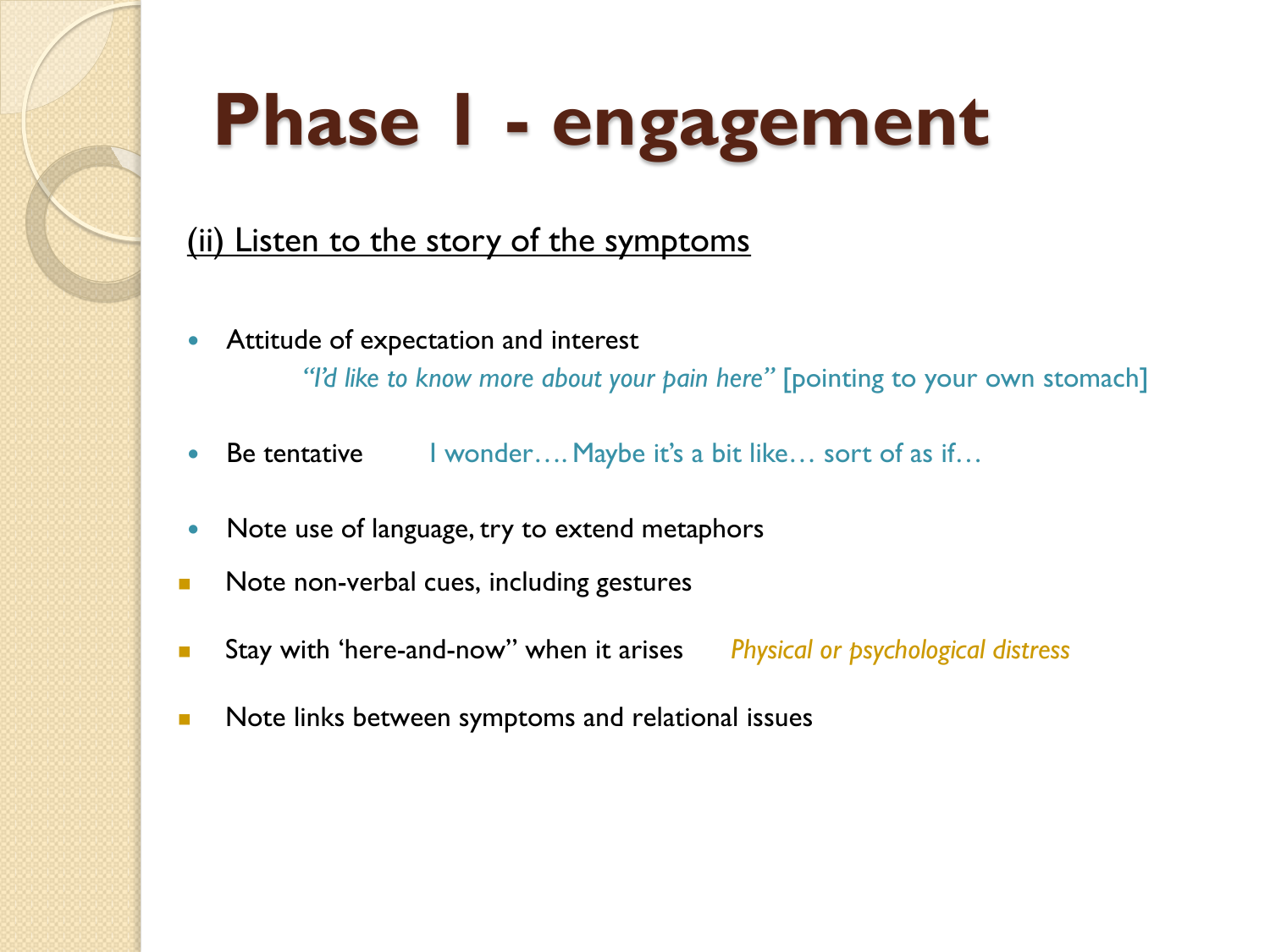# Basic MUS skill set

- Empathise with physical distress
- Show interest in physical experiences
	- Ask about physical symptoms not just physical illnesses
	- Pick up on cues about physical symptoms
- Regard symptoms as metaphors